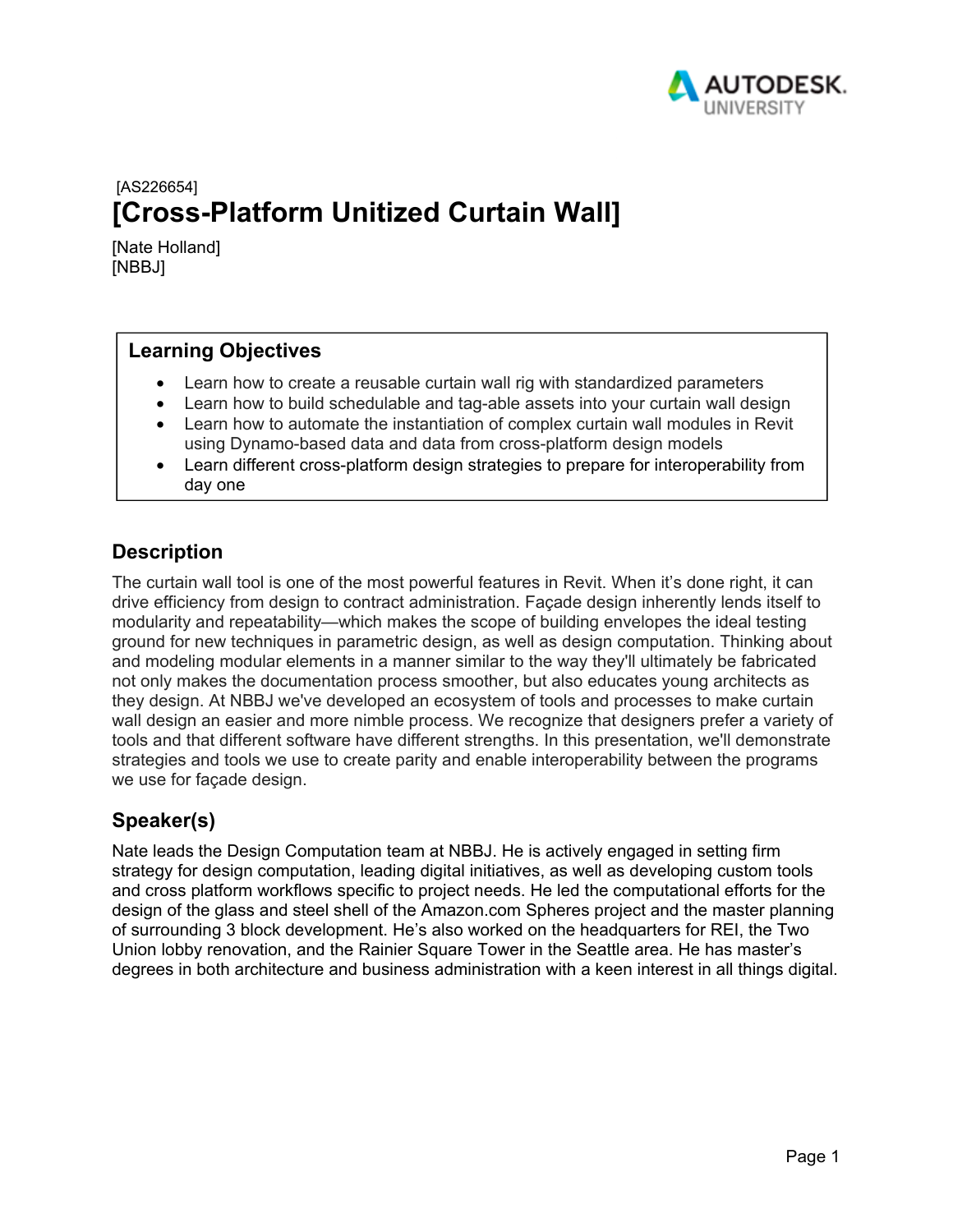

## **Strategies for Cross Platform Design**

#### **Think like Revit**

Revit is the documentation tool for almost all projects that go through NBBJ. Other tools come and go depending on the project team and client needs. When setting up a cross platform strategy it is important to plan ahead thinking about how the design will ultimately need to be modeled and documented in Revit. These choices made early in the design phase have a large impact on the amount of effort required to move between platforms.



#### **Model like it's built**

Within Revit there are many ways to build and represent different building elements, especially facades. Each method, from walls with punched windows to adaptive components driven by dynamo has its place. For most of our projects, the façade will be fabricated and installed in a unitize manor, through unitized curtain wall, precast, or prefabricated stud framing. We aim to model and document our projects with a strategy that closely aligns with how the contractor will put the project together. This helps clarify the documentation of our intent, as well as, trains younger designers in what their drawing and how it goes together.



#### **Create parity between design programs**

Each BIM and 3d modeling tool has its strengths and weaknesses. Some are built for speed and flexibility, others for accuracy and data. To achieve these goals, the tools are fundamentally different under the hood. Moving data and geometry between platforms demands consistency in how things are modeled and represented digitally. By adopting a parallel modeling approach that mimics both the way it will be built and our best practices in Revit, our designers are set up for success in interoperability.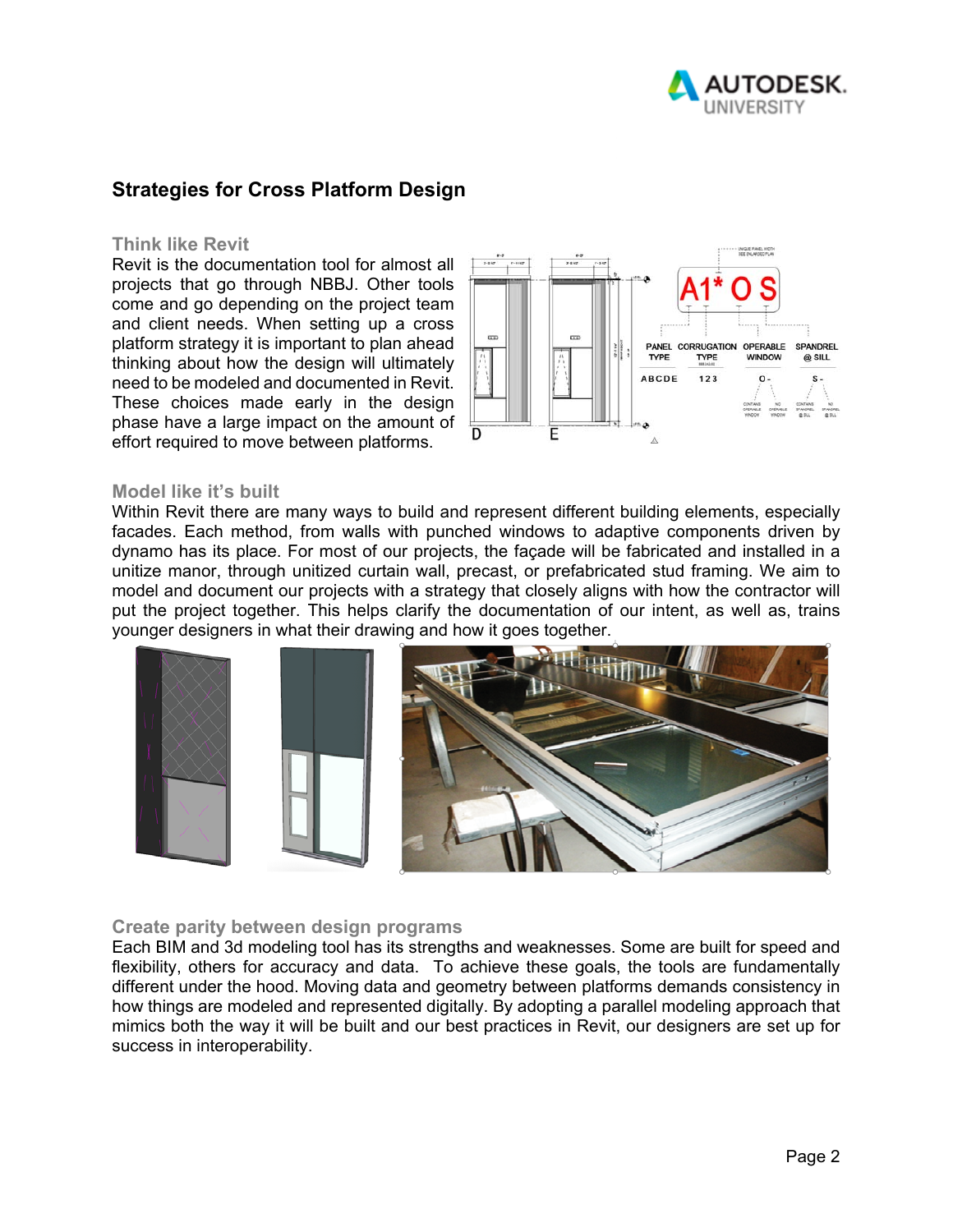

## **Reusable Curtain Wall Rig**

#### **Control the gridlines**

When building complex families in Revit, reference planes are your best friend. Everyone's had that experience where an extrusion is snapped to another piece of geometry and the stretching or moving doesn't behave as expected. References allow you to establish the rules first and then you can set up the geometry to follow.

#### **Use Sub-Object styles**

A sea of green dashed green lines can be a challenge to navigate for experienced and new users alike. We adopted a purposeful-color coded system of sub-object styles for our grid lines. Green line represent the center of mullions, Blue lines are the edge of the mullion, and orange lines are the mullion nose width.

Sub object styles give you global control over elements within families. Within the primary model you can rapidly change their visibility settings, or even use the sub-object styles to create custom exports to layers. A little time spent setting them up early makes controlling the model much easier late in the project.

| Mullion Nose Half Width = 0' - 0 3/8"<br>ĪJ.<br>μ<br>ψ<br>'n<br>ψ<br>þ<br>Φ<br>þ<br>Ŵ<br>þ<br>山<br>þ | IIJI I<br>Ш<br>带<br>血<br>ШI<br>$\hat{\boldsymbol{\psi}}$<br>IЩ<br>ıþ<br>ШI<br>咖<br>喞                                                                   | Mullion Half Width = 0' - 1 3/8"<br>M<br>Щ<br>牛叫<br>l<br>II<br>Ñ,<br>D<br>ı,<br>D<br>Th<br>ή |                       |
|------------------------------------------------------------------------------------------------------|--------------------------------------------------------------------------------------------------------------------------------------------------------|----------------------------------------------------------------------------------------------|-----------------------|
| Ш<br>١<br>í,<br>$\frac{4^{n}}{n}$                                                                    | Ŵ<br>咖<br>曲                                                                                                                                            | IÍ<br>Ŋ<br>$-23/4"$<br>II,                                                                   |                       |
| Mullion Glazing Pocket Width = 0' - 1"<br>Mullion Nose Width = 0' - 0 3/4"<br>川川<br>ψ<br>þ           | m<br>M<br>ШI<br>iģi                                                                                                                                    | $=-\frac{100}{\pi}$<br>Mullion Width = 0"<br>II.<br>ıļ                                       |                       |
| Ŵ<br>þ                                                                                               | ШĪ<br>ψ<br>ШI<br>喞<br>ده<br>پېړ                                                                                                                        | D<br>ıļ,<br>D<br>q<br>lli                                                                    | Head Height = 5' - 0" |
|                                                                                                      | io<br>M<br>0.3/4<br>Mullion Nose Width = 0' -<br> <br> Mullion Width<br>د   Mullion Width<br>$3/4$ "<br>  = 0' - 2<br> -<br> - 9 1/4"<br>2<br>1<br>$=$ | Mullion Half Width = 0' - 1 3/8"<br>É<br>ال<br>ا<br>ıl                                       |                       |

| Parameter                              | Value                     | Formula                                    | Lock       |
|----------------------------------------|---------------------------|--------------------------------------------|------------|
| <b>Construction</b>                    |                           |                                            |            |
| Construction Type                      |                           |                                            |            |
| Glazing Thickness                      | 0'1''                     |                                            |            |
| Insulation Thickness                   | $U$ if                    |                                            |            |
| Multims Angle Left (default)           | $-100.00^+$               | = if(Left Mullion Is Corner, -225°, -180)  |            |
| Mullion Angle Right (Sefault)          | $-580.00^{\circ}$         | - #(Right Mullion Is Corner, -225", -18 [" |            |
| Mullion Comer Offset Left (default)    | $0^{\circ}$ . $0^{\circ}$ | - If (Left Mullion Is Corner, 0' 0 3/16",  |            |
| Multion Comer Offset Right (default)   | or or                     | a #(Right Mullion Is Corner, 0' 0 3/16" "  |            |
| Mullion Glazing Pocket Depth           | $0'$ 1 3/8"               |                                            |            |
| Mullion Glazing Pocket Width           | $0'$ 1"                   | - Mullion Half Width - (Mullion Nose)      |            |
| Mullion Half Watth                     | $0'$ 1 $3/8$ <sup>*</sup> | $-$ Mullion Walth $/2$                     |            |
| Multine, Nose Half Width               | $O'$ $O$ $3/P'$           | - Mullion Nove Width / 2                   | <b>KON</b> |
| Mullion Nose Width                     | 0' 0 3/4"                 |                                            |            |
| Mullion Width                          | 0' 23/4''                 |                                            | Ē          |
| Mullion Depth                          | 0' 6 1/4''                |                                            |            |
| Mullion Depth Calculated               | $0' - 6$ $1/k^*$          | - Mullion Depth - Sill Depth               |            |
| <b>Materials and Finishes</b>          |                           |                                            | ×          |
| Finish                                 |                           |                                            |            |
| Inculation Material                    | Spandrel Insulation       |                                            |            |
| Mullion Material                       | Mullion Material          |                                            |            |
| Lower Left Panel Material              | 1 Glass - Vision          |                                            |            |
| <b>Right Panel Material</b>            | 1 Metal Panel             |                                            |            |
| <b>Upper Left Panel Material</b>       | 1 Glass - Spandrel        |                                            |            |
| <b>Analytical Properties</b>           |                           |                                            |            |
| General                                |                           |                                            | a.         |
| Facing Orientation (default)           |                           | u                                          |            |
| <b>Head Height</b>                     | $90^\circ$                | ×                                          |            |
| Left Mullion Is Corner (default)       |                           |                                            |            |
| Right Mullion Is Corner (default)      |                           |                                            |            |
| Right Panel Width                      | 1'91/4''                  | u                                          |            |
| Sill Depth                             | or or                     | ×                                          |            |
| <b>Visibility</b>                      |                           |                                            | ż          |
| Lower Left Panel Insulation Visibility |                           |                                            |            |
| Right Panel Insulation Visibility      | ₽                         |                                            |            |
| Upper Left Panel Insulation Visibility | R                         |                                            |            |

#### **Standard Parameters**

One template doesn't fit all panel shapes and configurations. Using standard naming conventions from one family to the next helps them feel familiar and less intimidating to designers. It also makes it easier to create schedules and tags that work with multiple families and types.

Shared instance parameters from nested families can be useful for extracting more customized data from the family such as material takeoffs and street level transparancy percentages.